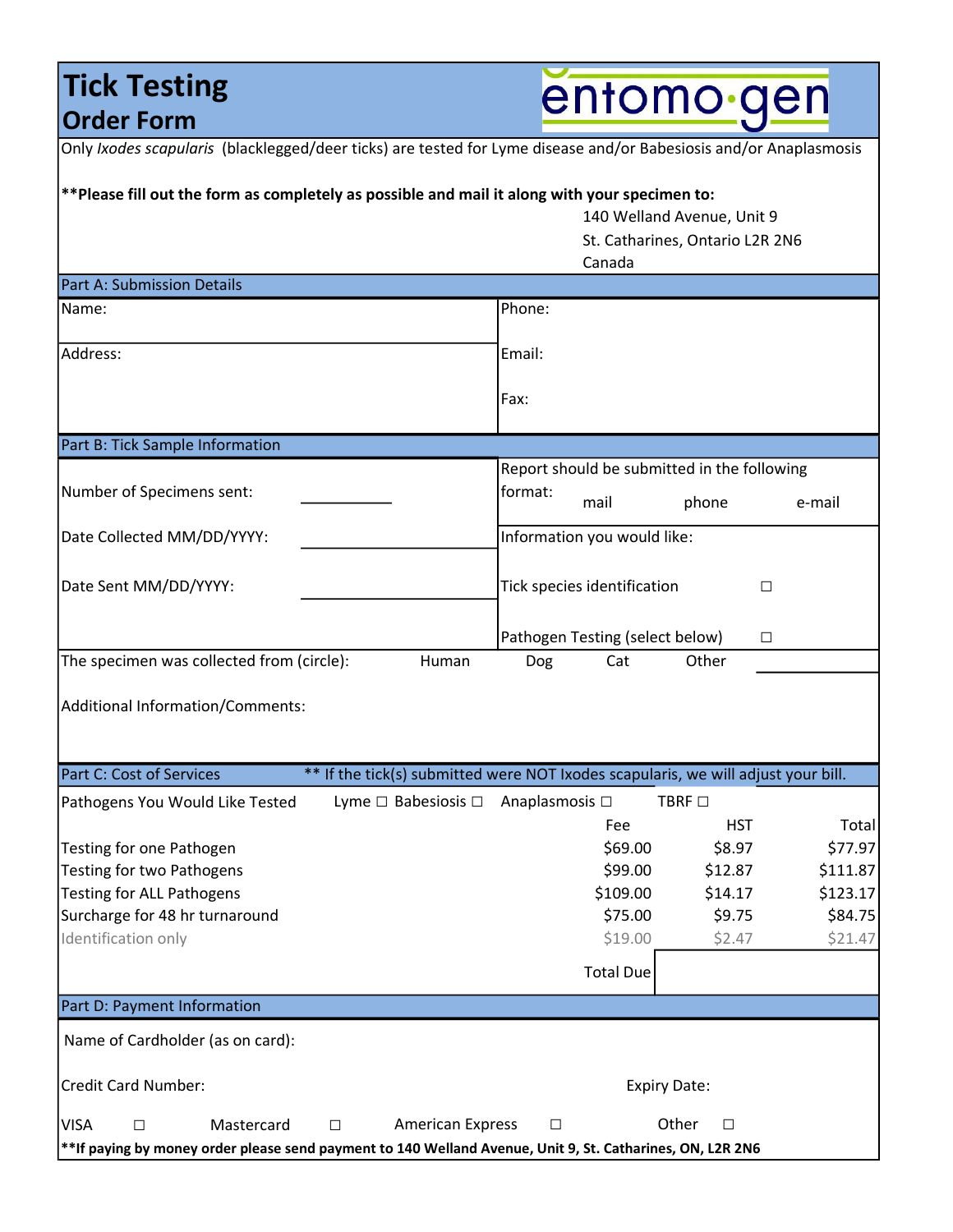## Instructions for Submitting Ticks

entomo gen

Materials for Submission of Samples Include: A Tick Identification Form (submitted online or by mail), a padded envelope or box for mailing, and a vial.

#### HOW TO COLLECT TICK SAMPLES

Use fine-tipped tweezers to grab the tick as close to the skin's surface as possible.

Pull upward with steady, even pressure. Don't twist or jerk the tick; this can cause the mouth-parts to break off and remain in the skin. If this happens, remove the mouth-parts with tweezers. If you are unable to remove the mouth easily with clean tweezers, leave it alone and let the skin heal.

After removing the tick, thoroughly clean the bite area and your hands with rubbing alcohol, an iodine scrub, or soap and water

Do not rely on removal tips such as covering the tick with petroleum jelly, or using heat to make the tick detach from the skin. Your goal is to remove the tick as quickly as possible. The longer the tick remains on you, the greater the chance it can pass on a pathogen.

#### HOW TO PACKAGE AND SUBMIT TICK SAMPLES

Ticks that require species identification should be sent in a manner that will help preserve the intergrity of the specimen.

Specimens should be placed in a ziplock bag or crush proof container and shipped in a padded envelope.

#### HOW TO SUBMIT INSECT SAMPLES

1. Fill out the form with as much information as possible. Please write in pencil or permanent ink that will resist smearing in case the form gets wet.

2. Place the tick(s) in a vial or pill bottle following the proper preservation methods outlined in the

3. Place the form and tick sample inside an envelope or box and please make sure your name is clearly marked on all items.

4. Mail, ship or deliver samples to Entomogen Inc. as quickly as possible to:

Entomogen Inc. 140 Welland Avenue, Unit 9 St. Catharines, ON L2R 2N6